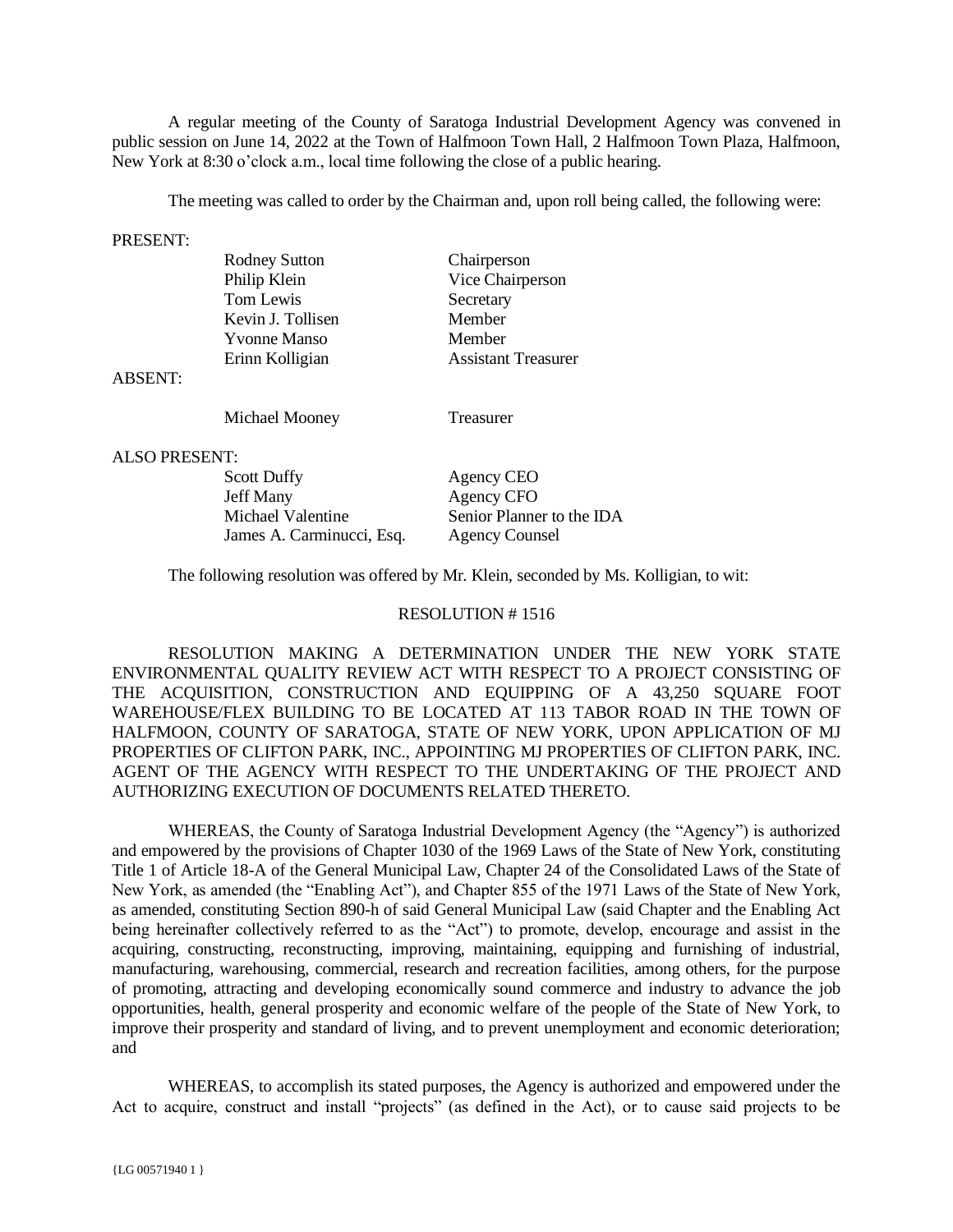acquired, constructed, reconstructed and installed, and to convey said projects or to lease said projects with the obligation to purchase; and

WHEREAS MJ Properties of Clifton Park, Inc., a New York business corporation having an address of 1 Fairchild Square, Suite 107, Clifton Park, New York 12065 (the "Applicant"), has requested that the Agency undertake a project (the "Project") consisting of (A) (1) the acquisition of an interest in an approximately 5.00 acre parcel of land constituting tax map parcel 260.-1-42.13 and located at 113 Tabor Road in the Town of Halfmoon, New York (the "Land") (2) the construction on the Land of an approximately 43,250 square foot warehouse/flex building (the "Facility") to be leased to tenants (the "Tenants") and (3) the acquisition and installation in the Facility of certain machinery and equipment (the "Equipment" and together with the Land and the Facility, collectively the "Project Facility"), (B) the lease (with the obligation to purchase) or the sale of the Project Facility to the Applicant or such other person as may be designated by the Applicant and agreed upon by the Agency ; and (C) the granting of "Financial Assistance" (as such term is defined in the Act) with respect thereto in the form of exemptions from state and local sales tax, mortgage recording taxes and real property taxes; and

WHEREAS, the Applicant has estimated that the total cost of the Project will equal approximately \$3,921,500; and

WHEREAS, the Agency has given due consideration to the Application, and to representations by the Applicant that the undertaking of the Project will be an inducement to the Applicant to undertake the Project in Saratoga County, New York; and

WHEREAS, the Agency desires to encourage the Applicant to preserve and advance the job opportunities, health, general prosperity and economic welfare of the people of Saratoga County, New York by undertaking the Project in Saratoga County, New York; and

WHEREAS, a public hearing with respect to the Project was conducted by the Agency immediately prior to the consideration of this Resolution following publication of a notice of said public hearing and notice to all affected taxing jurisdictions as required by the provisions of the Act; and

WHEREAS, pursuant to Article 8 of the Environmental Conservation Law, Chapter 43-B of the Consolidated Laws of the State of New York, as amended, and the regulations adopted pursuant thereto by the Department of Environmental Conservation of the State of New York (collectively, the "SEQR Act"), the Agency is required to make a determination with respect to the environmental impact of any "Action" (as defined by the SEQR Act) to be taken by the Agency and the approval of the Project constitutes such an "Action"; and

WHEREAS, the Agency has been advised that financing for the Project will be provided by a certain mortgages loan (the "Loan") in the amount of \$3,000,000 from Pioneer Bank (the "Lender"); and

WHEREAS, the Loan is to be secured by a certain mortgage from the Agency and the Applicant in favor of the Lender (the "Mortgage"); and

WHEREAS, in order to consummate the aforesaid Project, the Agency has been requested to enter into (a) an underlying lease by and between the Applicant and the Agency (the "Underlying Lease"), (b) a lease agreement (the "Lease Agreement") by and between the Agency and the Applicant (the "Lease Agreement") incorporating the provisions set forth in Attachment" hereto, (c) a payment in lieu of tax agreement (the "PILOT Agreement") by and between the Agency and the Applicant and (d) a project agreement by and between the Agency and the Applicant (the "Project Agreement");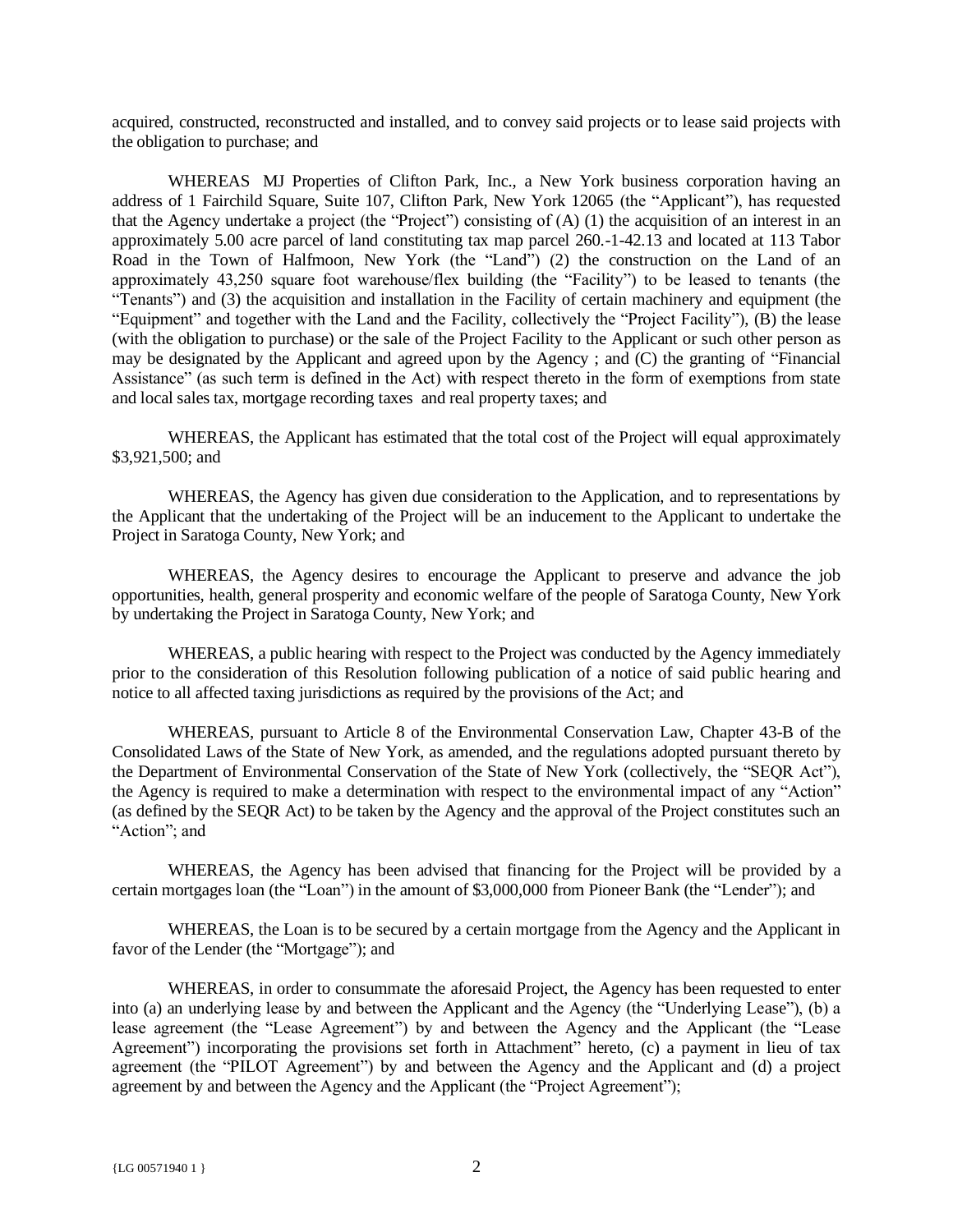# NOW, THEREFORE, BE IT RESOLVED BY THE MEMBERS OF THE COUNTY OF SARATOGA INDUSTRIAL DEVELOPMENT AGENCY AS FOLLOWS:

SECTION 1. Based upon the representations made by the Applicant to the Agency, the Agency hereby makes the following findings and determinations with respect to the project:

A. The Project constitutes a "project" within the meaning of the Act; and

B. The undertaking by the Agency of the acquisition, construction and installation of the Project Facility pursuant to the Act, will promote the job opportunities, health, general prosperity and economic welfare of the inhabitants of Saratoga County, New York and the State of New York, improve their standard of living and thereby serve the public purposes of the Act; and

C. The completion of the Project will not result in the removal of a facility or plant of the Applicant or any other proposed occupant of the Project Facility from one area of the State to another area of the State or in the abandonment of one or more plants or facilities of the Applicant or any other proposed occupant of the Project Facility located in the State except to the extent necessary to help preserve their competitive position within their industry or to prevent re-location of their activities out of state.

SECTION 2. Based upon a review of the Environmental Assessment Form relating to the Project and submitted by the Applicant together with the minutes and record of the Town of Halfmoon Planning Board (the "Lead Agency") relating to the Project, the Agency hereby confirms the determination of the Lead Agency determines that the Project constitutes an "Unlisted Action" (as such term is defined by the SEQR Act) which would not have a significant effect upon the environment (hereinafter the "Initial Determination"). The Chairman shall take all action required by the SEQR Act to cause such Initial Determination to become final in accordance with the terms and provisions of the SEQR Act, including the filing of this Resolution in the office of the Agency to be made available for public inspection during business hours..

SECTION 3. The Applicant is each hereby appointed the true and lawful agent of the Agency (A) (1) to construct the Facility, and (2) acquire and install the Equipment, (B) to appoint sub-agents for such purposes and (C) to make, execute, acknowledge, and deliver any contracts, orders, receipts, writings and instructions, as the stated agent for the Agency, and in general to do all things which may be requisite or proper for completing the Project and all with the same powers and the same validity as the Agency could do if acting on its own behalf. In addition, the Applicant is each hereby authorized to advance such funds as may be necessary to accomplish such purposes.

SECTION 4. Each officer of the Agency is hereby authorized, on behalf of the Agency, to execute and deliver the Mortgage, the Underlying Lease, the Lease Agreement, the PILOT Agreement and the Project Agreement (hereinafter collectively called the "Leasing Documents"), and, where appropriate, the Secretary (or Assistant Secretary) of the Agency is hereby authorized to affix the seal of the Agency thereto and to attest the same, all in substantially the forms previously executed and delivered by the Agency for similartype transactions with such changes, variations, omissions and insertions as the officer so executing and counsel to the Agency shall approve, the execution thereof by such officer to constitute conclusive evidence of such approval.

SECTION 5. The Agency is hereby authorized to acquire all of the real and personal property described in the Lease Agreement.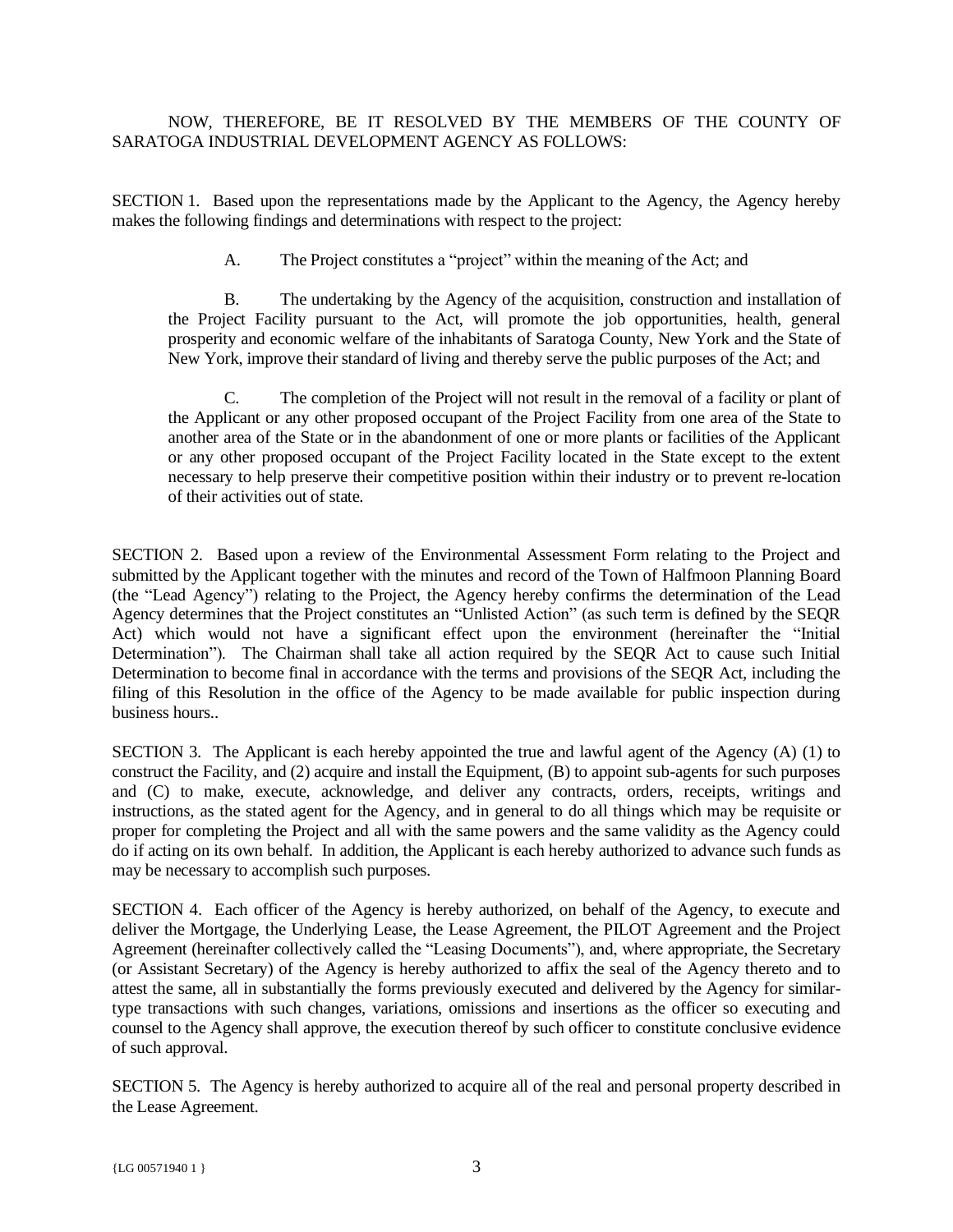SECTION 6. The officers, employees and agents of the Agency are hereby authorized and directed for and in the name and on behalf of the Agency to do all acts and things required or provided for by the provisions of the Leasing Documents, and to execute and deliver all such additional certificates, instruments and documents, to pay all such fees, charges and expenses and to do all such further acts and things as may be necessary or, in the opinion of the officer, employee or agent acting, desirable and proper to effect the purposes of the foregoing resolution and to cause compliance by the Agency with all of the terms, covenants and provisions of the Leasing Documents binding upon the Agency.

The question of the adoption of the foregoing Resolution was duly put to a vote on roll call, which resulted as follows:

| <b>Rodney Sutton</b> | VOTING AYE        |
|----------------------|-------------------|
| Tom Lewis            | <b>VOTING AYE</b> |
| Philip Klein         | <b>VOTING AYE</b> |
| Kevin J. Tollisen    | <b>VOTING AYE</b> |
| <b>Yvonne Manso</b>  | VOTING AYE        |
| Erinn Kolligian      | <b>VOTING AYE</b> |

The foregoing Resolution was thereupon declared duly adopted.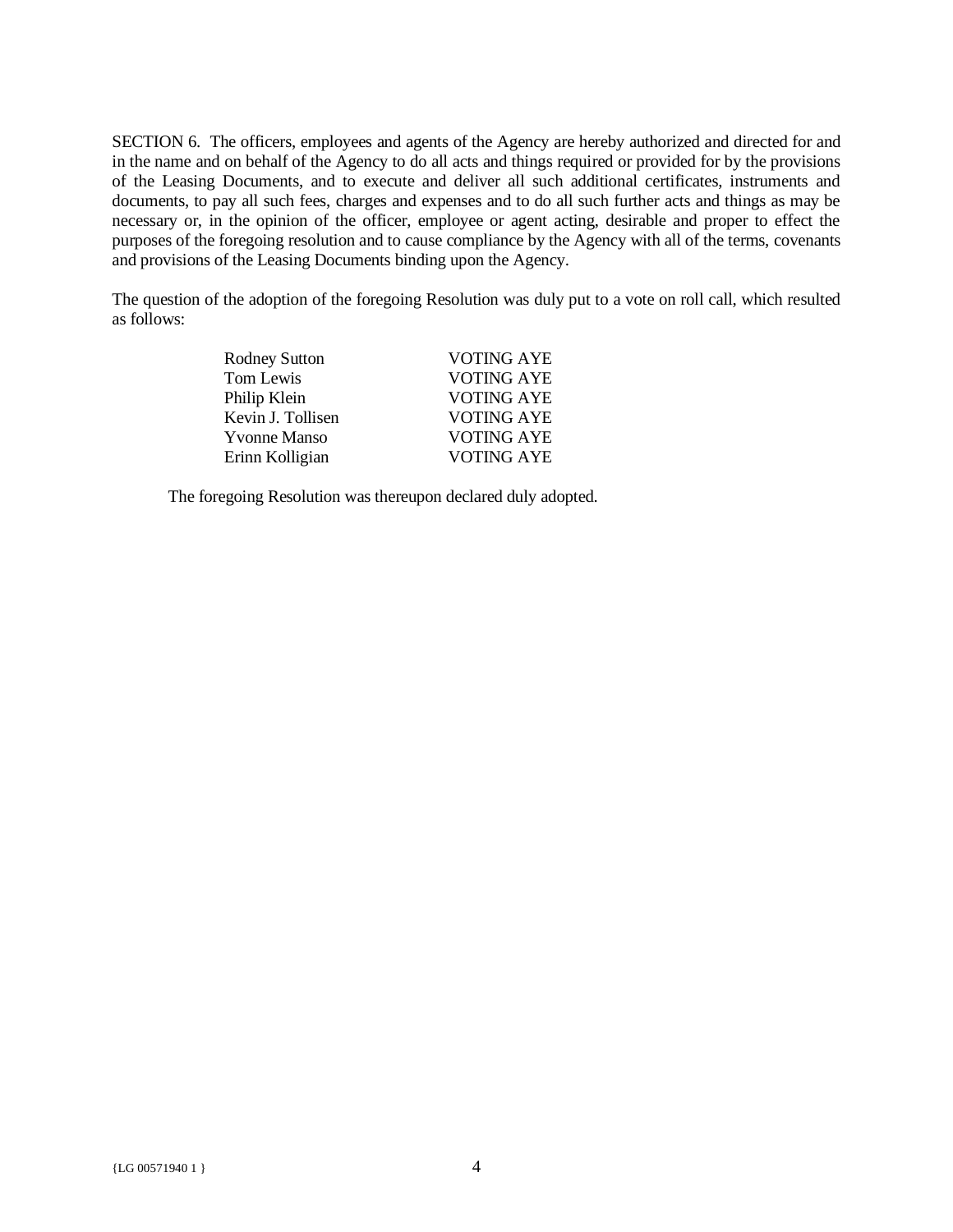### ATTACHMENT A

Prior to a Tenant locating at the Facility the Agency will require the following: Review of each Sublease

Signed Statement from the proposed Tenant to include: Description of business Present headquarters and operating location(s) Description of present NYS locations & discussion of why it/they are not sufficient Description of the proposed local operation Discussion of site selection process and alternative locations considered

The information will be submitted to the Agency confidentially and will be promptly reviewed within ten (10) business days of the receipt thereof to determine that it meets the anti-pirating test.

If the Tenant will be establishing an initial State location or if the location represents an expansion of company facilities within the state with no reduction of employment elsewhere in the State the Tenant will be approved.

If the Tenant will be relocating from within the State and abandoning other State facilities it must provide a statement of compelling reason(s) to relocate to the Facility from another area of the State to include discussion of out-of-state options (if any), factors concerning their competitive position, and options explored with regional economic development officials in the area being abandoned.

If a proposed Tenant does not meet the anti-pirating test the Applicant will be so notified and that Tenant will not be qualified to locate at the Facility.

If a Tenant is located at the Facility without review and is subsequently found to be unqualified or after being disqualified through the above procedure any Financial Assistance (as defined in the Act) will immediately cease and Financial Assistance already received will be immediately reimbursable by the Applicant to the Agency.